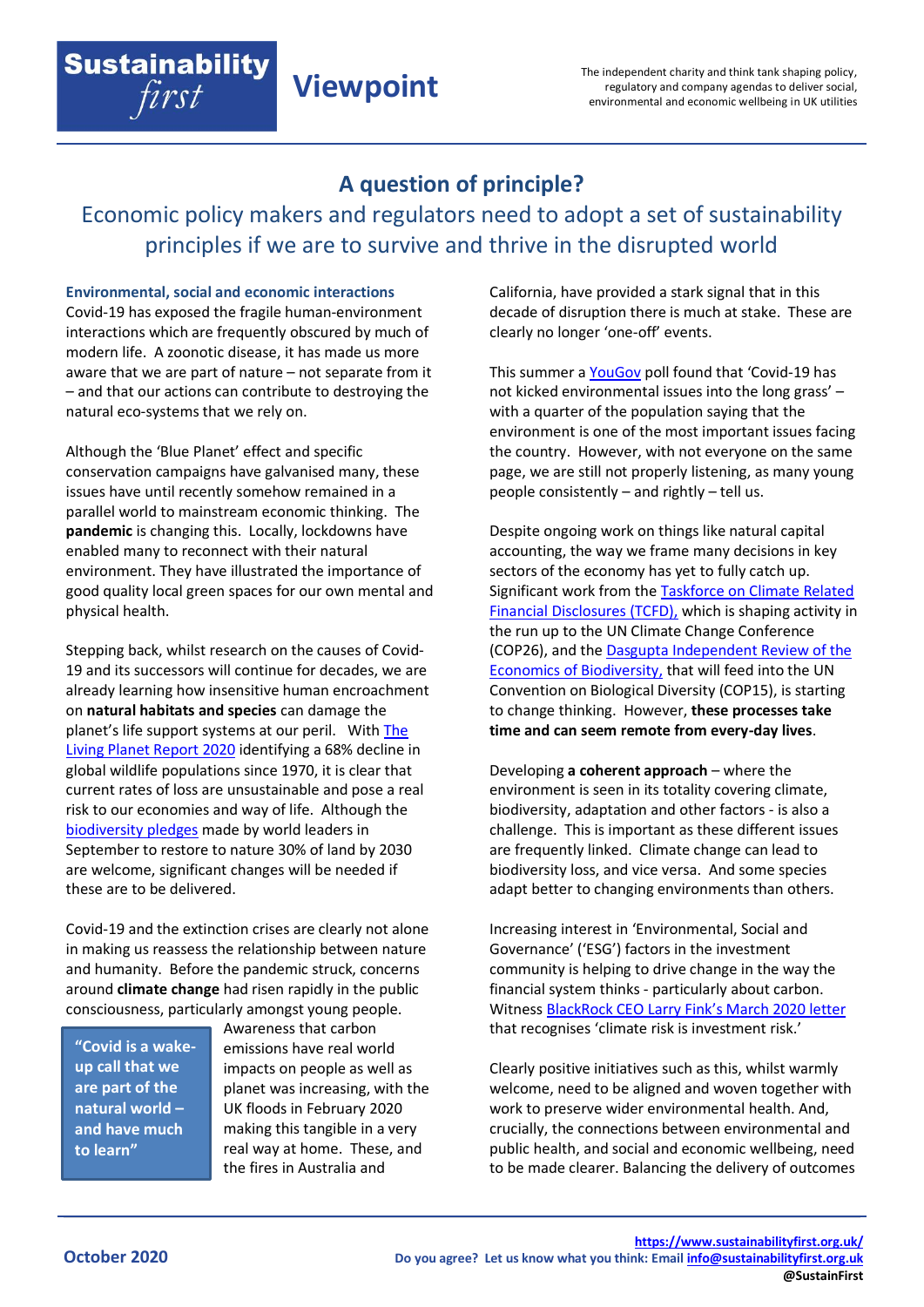in these different areas is key to achieving a sustainable future and building the public acceptability of change.

**Sustainability** 

first

**Viewpoint**

**Implications for economic policy and regulation** In the meantime, the policy and regulatory **cultures and frameworks** in which Sustainability First has a long-standing interest and that shape many of the key economic building blocks of society – such as our energy, water, communications and transport systems – whilst also starting to change, are still predominantly focused on protecting **today's 'average' consumer**.

Whilst it is great that there are now more people with 'customer' experience on regulatory (and company) boards, until there are more **board members** who really 'get' the environment, on some boards changing cultures may be difficult.

Policy and regulatory frameworks are yet to seriously tackle **long-term eco-system breakdown**. Or to systematically link the **lived experience of the consumers, citizens and communities** that don't have access to healthy local green spaces, or may already be experiencing climate impacts, into their work. The experiences of those whose lives fall outside the average are often overlooked. Wit[h one in eight British](https://www.ons.gov.uk/economy/environmentalaccounts/articles/oneineightbritishhouseholdshasnogarden/2020-05-14)  [households not having a garden,](https://www.ons.gov.uk/economy/environmentalaccounts/articles/oneineightbritishhouseholdshasnogarden/2020-05-14) for example, this can be a significant chunk of the population. And as housing design, the planning system and building regulations are still largely catering for today's issues, these problems can often be exacerbated further.

Given the **affordability challenges** being faced in so many homes and businesses across the country as a result of Covid-19, a short-term focus on today's consumers is in many ways understandable. However, unless we learn the environmental, economic and social lessons from the pandemic, as well as those for public health, there is a real risk that a 'build back better' recovery will still not be truly sustainable. The wellbeing of our citizens and communities will still be threatened by increasingly disrupted ecosystems and extreme, dangerous and unpredictable weather. When the effective functioning of society and our individual and collective livelihoods are at stake, short-term consumer interests must surely be more clearly balanced by measures to secure the wellbeing of future generations.

What can be done? At the start of the pandemic, Sustainability First launched an Art and Essay Prize aimed at students, early stage researchers and creatives to ask for visions and ideas in response to the question '*How do we build from the corona crisis toward a sustainable future?*' The themes from the over 1,200 entries that we received from the young people and artists who entered our competitions are summarised in our new [Virtual Book.](https://www.sustainabilityfirst.org.uk/bridging-corona/virtual-book) There was a clear expectation from our entrants that we need to see fundamental changes to existing government policy, regulatory and institutional arrangements to build a more sustainable future.

As decision makers try and grapple with this challenging landscape, ensuring that we collectively alter the manner in which we judge economic decisions for a genuinely sustainable future is critical. Revisions to the way in which **we measure and give weight to wellbeing**, account the value of the natural and socially connected worlds around us (such as 'six capitals' and integrated reporting), and the techniques and approaches that we use to assess investments are all of the highest importance.Our recen[t Sustainability](https://www.sustainabilityfirst.org.uk/images/publications/fair_for_the_future/25191_Sustainability_First_sustainability_metrics_report_v9.pdf)  [Metrics in Public Utilities Discussion Paper](https://www.sustainabilityfirst.org.uk/images/publications/fair_for_the_future/25191_Sustainability_First_sustainability_metrics_report_v9.pdf) examines some of these issues, and explores the challenge of how to measure the cultural change that is also crucially needed.

But given the fast moving and dynamic environment, and the fact that change is not always linear, getting this right is challenging. And **institutional and cultural change can take just too long.**

Deciding **who should lead on what** – government, regulators, companies, civil society groups and individuals - can be difficult at the best of times. In a crisis, where the to do list grows by the day and implementation is in the spotlight, it is even harder.

Waiting it out for stability and clarity may just exacerbate all of these problems – and potentially severely reduce optionality if natural systems are pushed beyond their brink and tipping points. And it looks like **complexity and disruption are here to stay**.

Whilst measurements, methodologies and appraisal techniques are being revised to take account of these increasingly unavoidable environmental and social outcomes, we observe a process whereby the institutional tectonic plates and associated roles and responsibilities are only slowly beginning to move. And this at a time when many, such as Christiana Figueres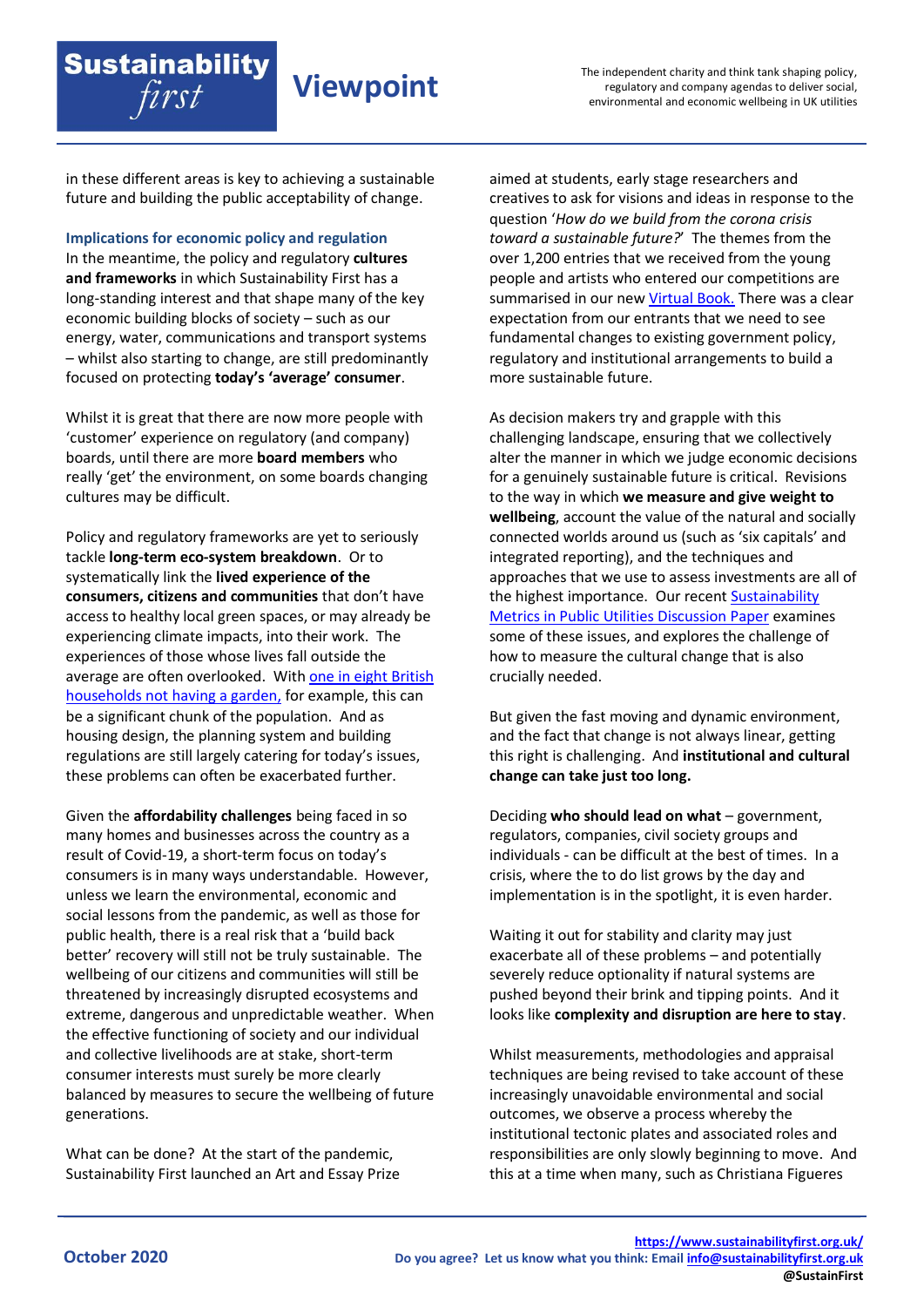in *The Future we Choose*, consider we are living in the 'decisive decade' for tackling climate change. So what can policy makers and regulators do to speed the changes needed to secure a truly sustainable future while the clock ticks?

**Viewpoint**

**Sustainability principles for economic decisions**

**Sustainability** 

first

Ensuring everyone is aligned on the fundamental principles that should underpin all economic decisionmaking is an important first step. This is fundamental in getting the relationship between independent economic regulators and policy makers 'right' when things are moving quickly, government bandwidth is limited and the temptation towards 'present bias' is strong. And it can also play a key role in changing policy and regulatory cultures - and setting expectations for corporate behaviour.

"We need to change our cultures, institutions, systems and how we measure wellbeing – but this takes time. A sustainability principlesbased approach is needed now to help us navigate a deeply uncertain future whilst the clock is ticking"

Principles are of course not new to regulation. On one level, it is difficult to argue with many of the existing [Principles of Economic Regulation](https://assets.publishing.service.gov.uk/government/uploads/system/uploads/attachment_data/file/31623/11-795-principles-for-economic-regulation.pdf) that have been widely used in the UK. In many ways, these have stood us in good stead. Accountability, predictability, coherence with the broader policy context and adaptability are all clearly vital for ensuring regulatory decisions help deliver public value. Yet the principles of economic regulation that have received the most attention in practice, namely a focus on ensuring the operation of well-functioning markets and efficiency, are sometimes interpreted in such a narrow and shortterm way that they can exacerbate the destruction of natural life support functions and increase overall inequality, particularly between generations.

There is much that economic decision-makers can learn from the natural world, and environmental legislation, here. Conservationists and ecologists will have their own ideas about what are the most important principles that might be read across from the environment to economics.

To start the debate, here is a possible set of sustainability principles to help guide decision-making as we move through the corona crisis and navigate

towards a more resilient future. These principles are primarily designed to help the economic policy makers and regulators whose work shapes the key building blocks of the economy, such as public utilities and other essential services, but they clearly have wider applicability:

- *Give appropriate weight to the wellbeing of the next generation* – crucial for the survival of all species, and top of the list. In economic terms, this means paying due regard to long-term interests, recognising resilience, being transparent about trade-offs and understanding the value of things, not just the cost. Morally, we have a duty to ensure we are not comprehensively making it impossible for future generations to survive with confidence and health. Sustaining natural life support systems such that they continue to function effectively into the future is a precondition for this. Without them, humanity is lost.
- *The precautionary principle and duties of care* this means caution when faced with innovations that have the potential to cause harm when there is major uncertainty/ lack of scientific knowledge. Widely used in environmental frameworks, this should be enshrined as a duty of environmental *and* social care in all decision making. It is the key to avoiding dependency on activities and unnatural substances that permanently disadvantage all future life. The means of implementation, cost and value must be understood to put this into practice.
- *The lived experience* this entails understanding the importance of different life-stages and how the communities that we are part of provide a crucial context, and rich contribution to, our lives. This principle requires a greater focus on implementation and an inter-disciplinary approach that moves beyond seeing people as homogenous 'average consumers' and is more in tune with the varied needs of citizens and the rhythms of life.
- *Systems and 'joined-up' thinking* at an ecosystems level, the Covid-19 experience has constantly demonstrated the disruptive effects of non-systems approaches to connected decision making. For society, siloed thinking in government departments and sector regulators means they can struggle to deal with this complexity. This principle therefore requires policy makers and regulators to